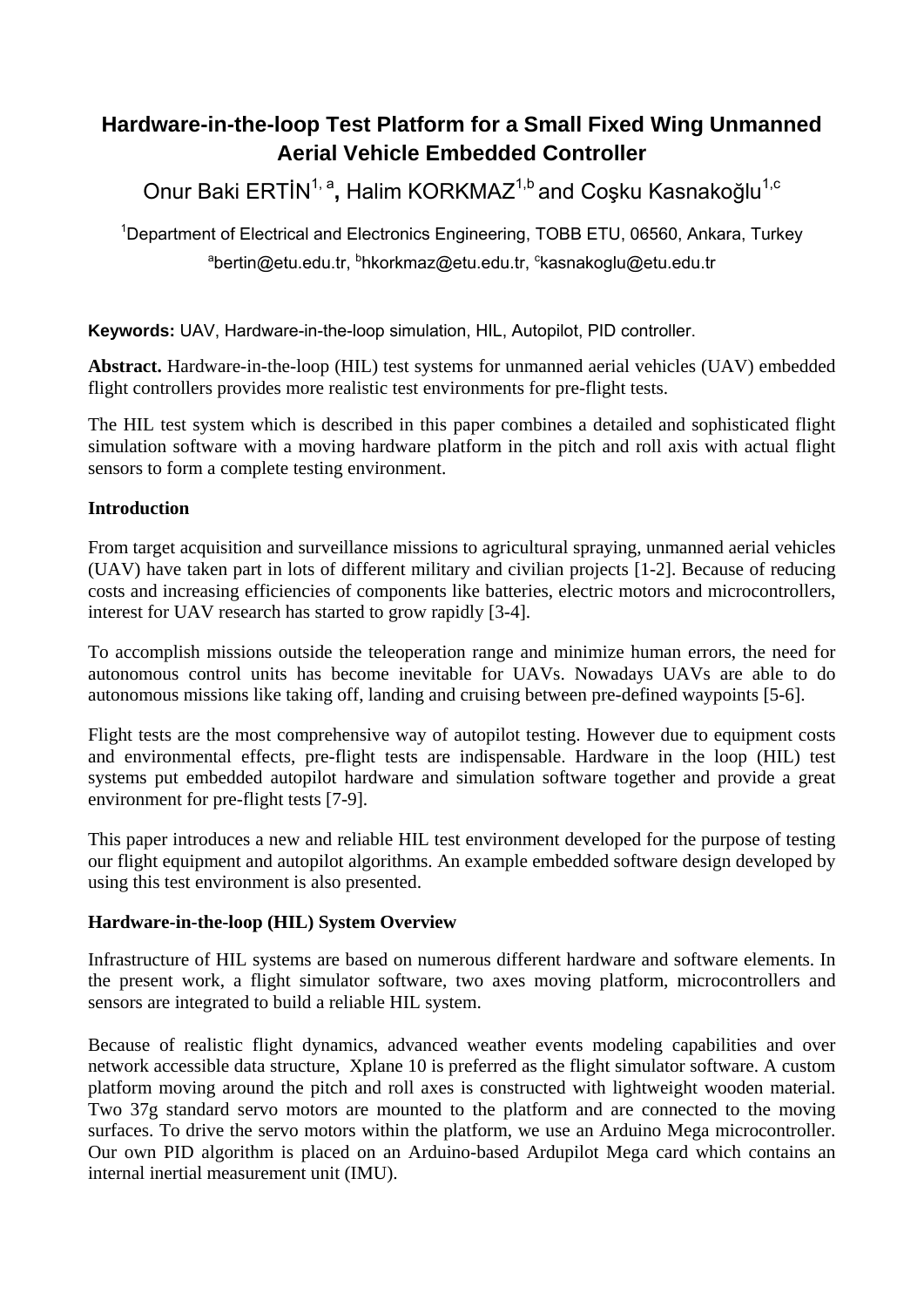Since the plane and weather models are at the heart of the UAV controller HIL simulation, Xplane plays a vital role in our system and whole system runs around it. Two C# applications we develop, maintain connection between Xplane and the microcontrollers via user datagram protocol (UDP) and over universal serial bus (USB) virtual serial ports. Ardupilot Mega card transmits user inputs and PID outputs to the first C# application. On the other side, the second C# application collects pitch and rolls angles of the plane from Xplane and sends these data to Arduino Mega card to actuate servos. Block diagram of the system is shown in Fig. 1.



Figure 1: HIL System Block Diagram

# **Simulation Software and the Test Platform**

Using an out of a box complete flight simulator software comes with many advantages such as the user being able to manipulate air conditions, change the direction and speed of the wind, specify the take off location of the plane on the earth and most importantly select a proper plane model among a wide range of models. In Xplane it is possible to adjust all of these settings and select the plane model through a graphical user interface (GUI). Working with ready-to-use models lets us skip modeling process and gives us the flexibility to change the plane model at any time.

Low weights, low costs, high payloads and durability makes remote controlled (RC) model planes perfect platforms to turn into small size UAVs. Therefore, a very common trainer type RC model plane PT-60 is selected as our Xplane plane model. Since PT-60 is a four channel plane we are able to control aileron, elevator, rudder surfaces and throttle. PT-60 has 1.8 meters wingspan and enough payload to carry embedded controller and sensors. Xplane simulation window and PT-60 plane can be seen in Fig. 2.

Xplane users can view many different flight data from flight angles and coordinates to engine rpm. Also Xplane lets user transfer these data to any other application which can communicate over UDP. Xplane uses datasets of length 41 bytes to receive and send data. There are more than 100 different datasets in Xplane. After first 9 bytes which contain dataset number and data type rest 32 bytes can carry 8 variables. Each variable consists of 4 bytes in IEEE 754 single precision binary floating point format. A C# application which is connected to Arduino Mega microcontroller, listens to Xplane's UDP send data port, captures datasets and turns them into meaningful pitch and roll angle values. After the conversion process, the application sends angles to Arduino over serial port. The Arduino is programmed to receive angle data over serial port and drive the motors to these angles therefore moving surfaces of the platform.

The moving platform transfers pitch and roll movements in the simulation to the physical world. Placing sensors on top of the moving surfaces gives us a chance to include real sensor data into our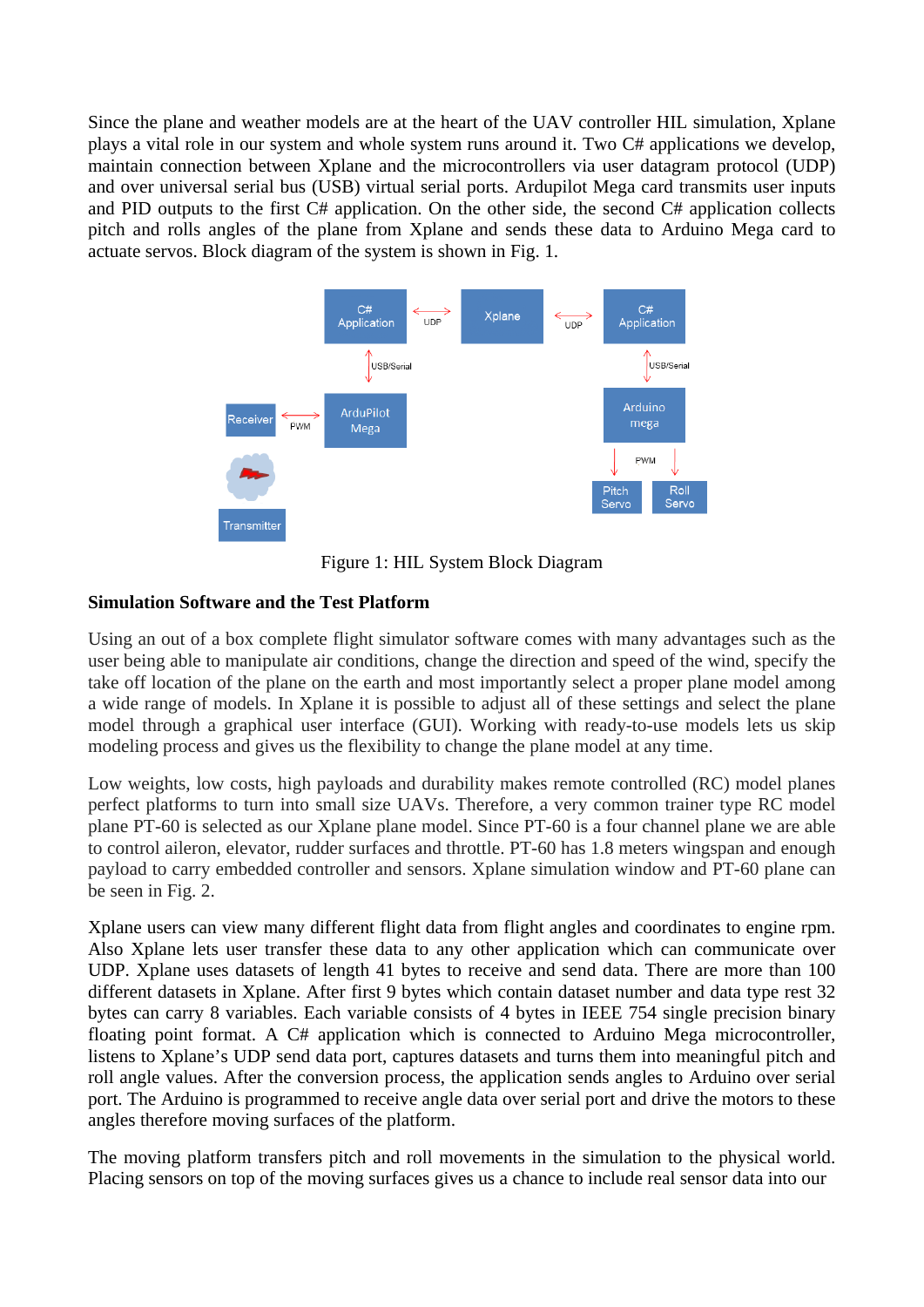

Figure 2: Xplane Simulation Window and PT-60 plane

system. With real sensors and the embedded controller card, a real plane-like environment is developed. The platform and the microcontrollers can be seen in Fig. 3.

To manage the control surfaces of the plane in the simulation a second C# application is used. This application communicates with Ardupilot Mega card and according to control outputs of the card it creates a dataset. After the Xplane-formatted dataset is created, the application sends these data through Xplane's UDP receive data port.

# **Embedded Controller**

To show reliability of the system, an embedded controller software is developed. The embedded software runs on the Ardupilot Mega which is a specialized card for autopilot research. Ardupilot Mega's internal IMU contains 3 axis gyroscope and 3 axis accelerometer sensors. Additionally, the open source libraries of Ardupilot Mega give us a chance to use the Ardupilot as an attitude and heading reference system (AHRS). Through AHRS, raw sensor values can be easily converted into pitch, roll and yaw angles.



Figure 3: Test Platform and Microcontrollers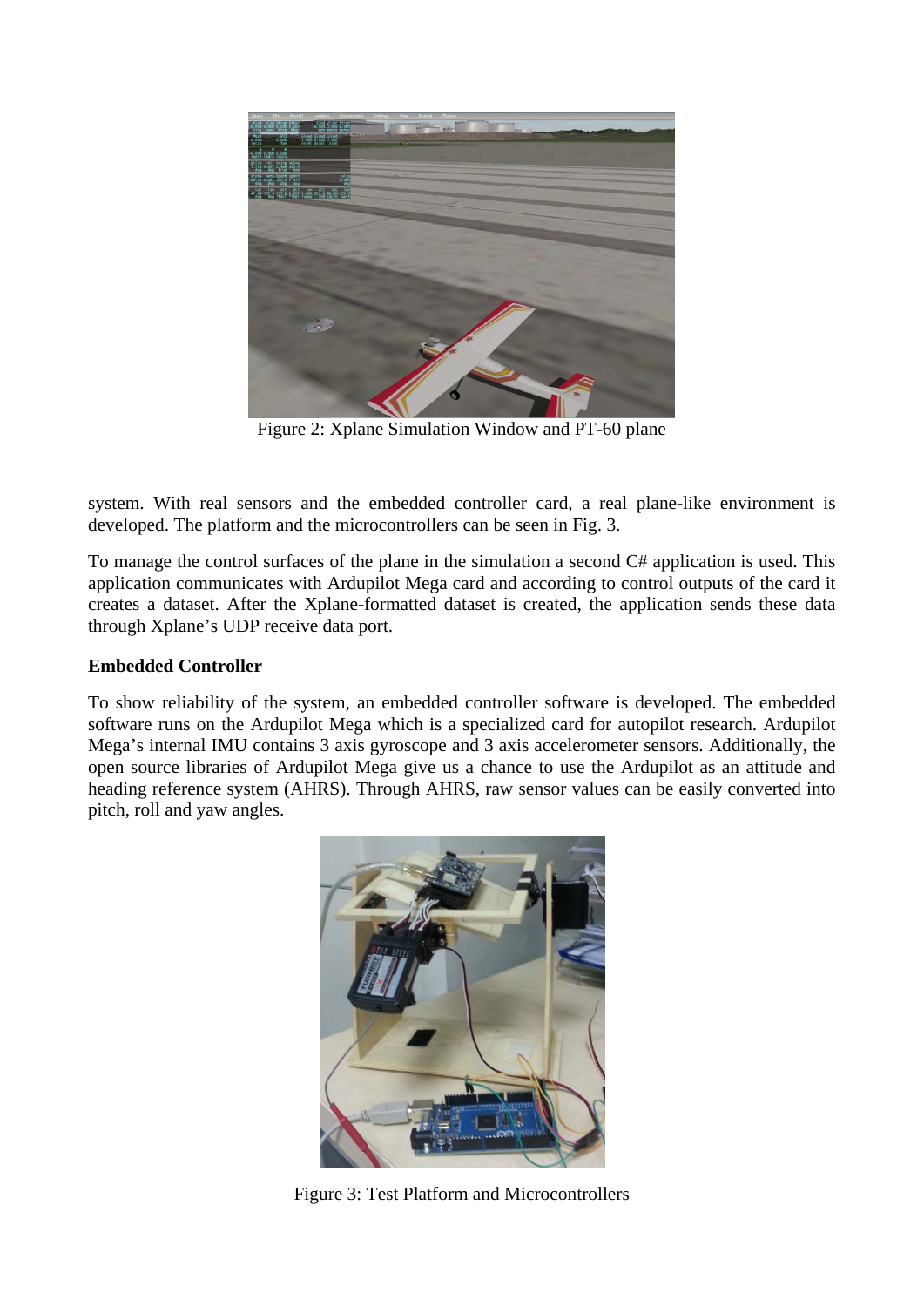The main purpose of the embedded controller is stabilizing pitch and roll axes of the plane at zero degrees. Two individual PID controllers are used for this process. While one PID controller works for pitch axis stabilization, the other one stabilizes roll axis. The pitch axis PID controller is directly connected to elevator channel of the plane and the roll axis PID controller is directly connected to aileron channel of the plane. The PID controllers take AHRS data as feedback. Since we only develop this embedded controller software for test purposes, PID coefficients are picked and optimized manually.

The software on the Ardupilot starts with sensor calibration routine which takes about 15 seconds. A standard remote controller is used to send user inputs to the embedded system. User inputs for the rudder and throttle channels directly go to the rudder and throttle outputs. However, user inputs for the elevator and aileron channels directly go to the elevator and aileron outputs if only user moves the elevator and aileron sticks. When user releases the related sticks the PID controllers become enabled and start to control the aileron and elevator outputs.

#### **Results, conclusions and future works**

HIL simulation systems for plane controllers reduce the number of flight tests and give researchers a chance to make some further improvements before flights. Expanding HIL system with a moving platform and including real sensors make these tests more reliable furthermore provide far better and realistic results. The HIL test system which was presented in this paper combines a flight simulator software, an embedded controller and real sensors, and subsequently provides a complete test platform for UAV controllers. Also an embedded controller software was designed to illustrate the performance of our system. The embedded controller's pitch and roll axis stabilization behavior is shown in Fig. 4.



Figure 4: Pitch and Roll Axes Stabilization